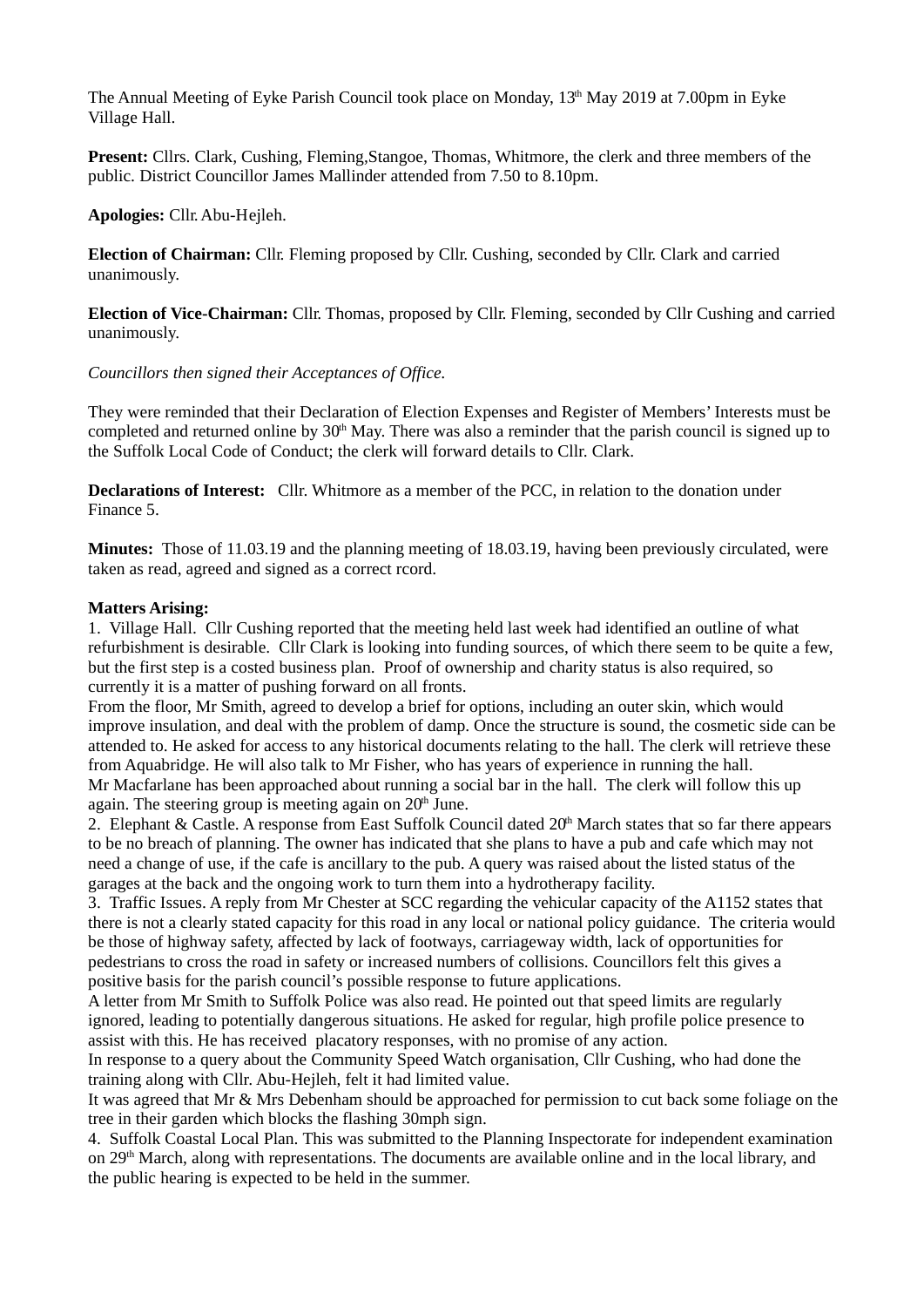5. The generous donation of £600 from Cllr. Reid's Locality Budget towards the deer fencing was acknowledged.

# **Reports:**

1. Tree Warden. Mrs Clements attended the Tree Council AGM on  $29<sup>th</sup>$  April in Ufford where it was reported that Ash Dieback is the worst tree disease to hit the country since Dutch Elm in the 60's. It is estimated that up to 90% of ash trees will die. The costs for dealing with this will have to be borne by the individuals and organisations on whose land the trees grow, as no government funding is available. The Tree Council asks for as much input as possible from local people and especially tree wardens. Mrs Clements has identified several within Eyke, and plans to keep an eye on them, and 'shadow' plant saplings where possible, with the co-operation of landowners.

On a happier note, the copse is doing well, with new growth looking good. The ones which died over the winter will be replaced in the autumn, using the Woodland Trust free sapling scheme.

2. ESC Deben Ward Councils Meeting: 25.4.19. Cllr Stangoe reported that she and Cllr. Cushing atttended. The purpose is to bring the parishes within the ward together to share information and discuss common issues. About 20 people attended, and a major issue was the state of the roads, and in particular the removal of the cats' eye, which it appears may not be replaced. *(The parish council agreed to write to the Highways Department complaining about this.)* Other issues included the wrong dates and times being given for road closures and public transport. Roadworks.Org and a Highways Reporting Tool are available online to make it easier to keep updated regarding roadworks and to report highway issues. The next meeting is on  $25<sup>h</sup>$  July at Bawdsey. It is hoped that Cllrs. Cushing and Stangoe will attend, along with the clerk.

3. Cllr James Mallinder, District Councillor. *Cllr Fleming welcomed him and congratulated him on his election.*

Cllr Mallinder was pleased to be elected to this ward, the largest in this area, with 10 parishes to cover. He is committed to working to support local communities and their infrastructure, including village halls and pubs. His remit will cover looking at river and sea defences, the environment, pollution and supporting volunteer groups. He will be keen to attend village events, and asked that the monthly newsletter is sent to him. He is a trustee of The Community Land Trust, which aims to provide affordable homes for rent on the peninsula, and has been awarded £455,000 to support the project, which will see new housing in Bawdsey. He would be keen to see this opportunity spread to other parishes. In response to a question from Cllr Cushing regarding the proposed 65 houses which could be built in Eyke, and which would probably be beyond the pocket of first time buyers, Cllr. Mallinder said that Community Trust housing is a stand alone project.

4. Woodbridge & District ASB Meeting. Cllr Whitmore had been unable to attend this. The clerk reported that nothing in relation to Eyke was reported in the minutes, but that drug issues in Rendlesham are currently presenting a significant problem. The next meeting is on Thursday,  $16<sup>th</sup>$  May, in Woodbridge at 10.30am. 5. Eyke Old School House Nursery. This report had come too late for the Annual Parish Meeting. The Nursery has a new manager, Sophie Brooks. The hours are 7.30am to 17.30 pm. It maintains a strong link with the school, visiting once a week, and using the school playground. It is hoped to make changes to the outdoor area to give more flexibility for outside play, especially in the warmer weather.

**Planning:** Application DC/19/1449/FUL A phased development of 75 dwellings, car parking, public open space, hard and soft landscaping and associated infrastructure and access. Land north of Gardenia Close and Garden Square, Rendlesham. It was agreed to make a representation regarding increased traffic, based on the information proved by Mr Chester in Matters Arising (3).

The clerk today had received Application DC/19/1517/FUL. Extension to agricultural processing barn. Building 723, Bentwaters Park IP12 2TW. As the accompanying letter was dated 1<sup>st</sup> May, with responses to be in by 23<sup>rd</sup> May, she contacted East Suffolk Council to ask for an explanation. It is possible that it was too heavy for the postage value. An extension to 31<sup>st</sup> May was given. The clerk has put in a complaint asking that procedures are put in place to ensure that this cannot happen in future to time sensitive correspondence. This has been supported by Cllr. Mallinder.

Councillors agreed that the only grounds for representation are on traffic, on the basis of Matters Arising (3) above. Cllrs. Cushing, Clark, Whitmore and Fleming will study the application and report back to the clerk in time for a response before the end of the month.